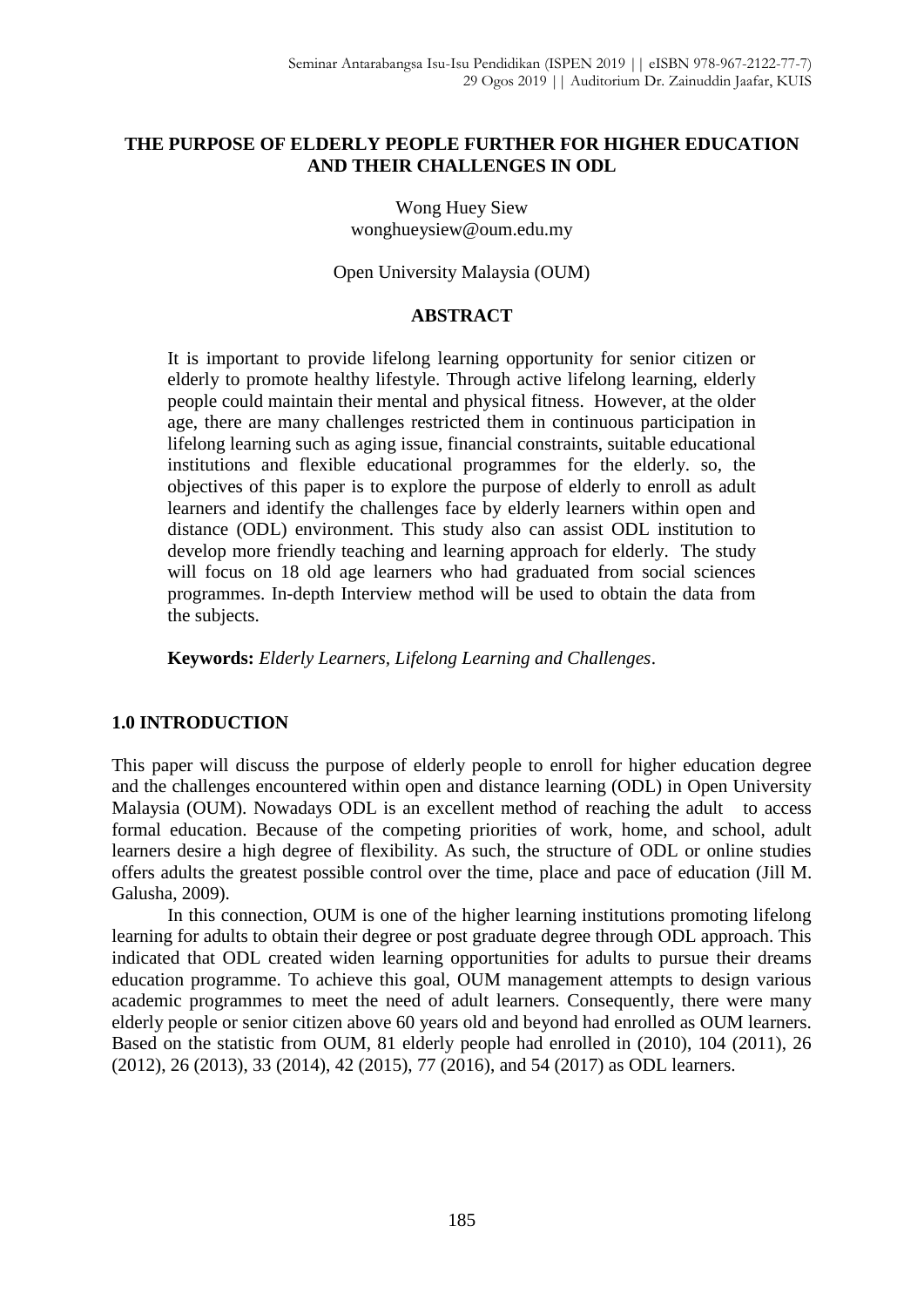#### **2.0 PROBLEM STATEMENTS**

In the era of technology and borderless world, ODL has become a choice of many adults inclusive of elderly or senior citizens to pursue their tertiary education (Wong Huey Siew, Oo Cheng Keat, Suhaimi J. and Mohd Yusuf; 2019).

The traditional approaches to learning for young people, based on schooling and predetermined syllabuses, are not appropriate for older people and often fail, even at postgraduate level. Older people bring a holistic approach to their learning, based on their whole life experience, and use self-assessment based on personal values to colour what they learn. Learning should improve the autonomy of the learner (Harry Gray; 1999).

There have various studies showed that ODL learners were challenged with a range of obstacles in their course of studies. The most reported challenges were lack of sufficient time for study, difficulties in access and use of ICT, ineffective feedback and lack of study materials Musingafi, Maxwell C. C.; Mapuranga, Barbra; Chiwanza, Kudzai; Zebron, Shupikai (2015).

Generally, many elderly people still keep in touch and pace with current development and also used modern technology for various purposes includes access to mainstream education. Since there is a little study was done locally about elderly people's experiences in ODL and about the aspects of the ODL program that are working or not, so, it is significantly to carry out a research to explore more about the elderly people in ODL particularly related to why they intends to enroll in higher education even after retiring and also to investigate what are the main challenges face by them.

#### **3.0 LITERATURE STUDIES**

Today, education opportunities for elderly particularly at the tertiary level have becomes one of the important agenda for all nations. The use of ODL approach as a mode of providing quality education for large groups of learners at low cost has been growing, and various forces have been driving this increased attention to the integration of ODL in education at all levels (Grace Mkandawire Banda: 2017). Thus, many higher learning institutions had expanded their missions to provide higher education opportunities via ODL for adult learners inclusive of elderly people. According to A. Devisakti (2016) ODL had become a first choice of education path for most working adults in order to survive in the current workforce. With regards to this current development, ODL has becomes another significant path for higher learning institutions in reaching out students especially adult learners globally.

According to Zhang Minxuan and Xu Jinjie (2015), "The role of universities in elder education: The experience of Shanghai and Shanghai normal university" that focuses on functions of universities for the older citizens above 60 years old. In their views, there are three significant reasons that the more elderly citizens pursuing in the lifelong education. Firstly, there are more and more middle-aged as well as older people need lifelong education to adapt to the changes in their working lives as a result of the fast and radical shifts in the economic and productive structure in the past few decades.

Furthermore, it is observed that there are huge numbers of the adults in the cities are reaching their retirement age. According to statistics, the percentage of over 60s in Shanghai is around 10 % higher than in other cities in China. (http://news.xinhuanet.com/gongyi/2012- 07/20/c 123447770.htm). The third significant reasons are the mix of modern innovation and today's business sector driven economy have urged individuals to learn new methodologies to individual and social life. Hence, Shanghai's Municipal Government has taken several initiatives to adopt lifelong learning like expanding and reforming education system for both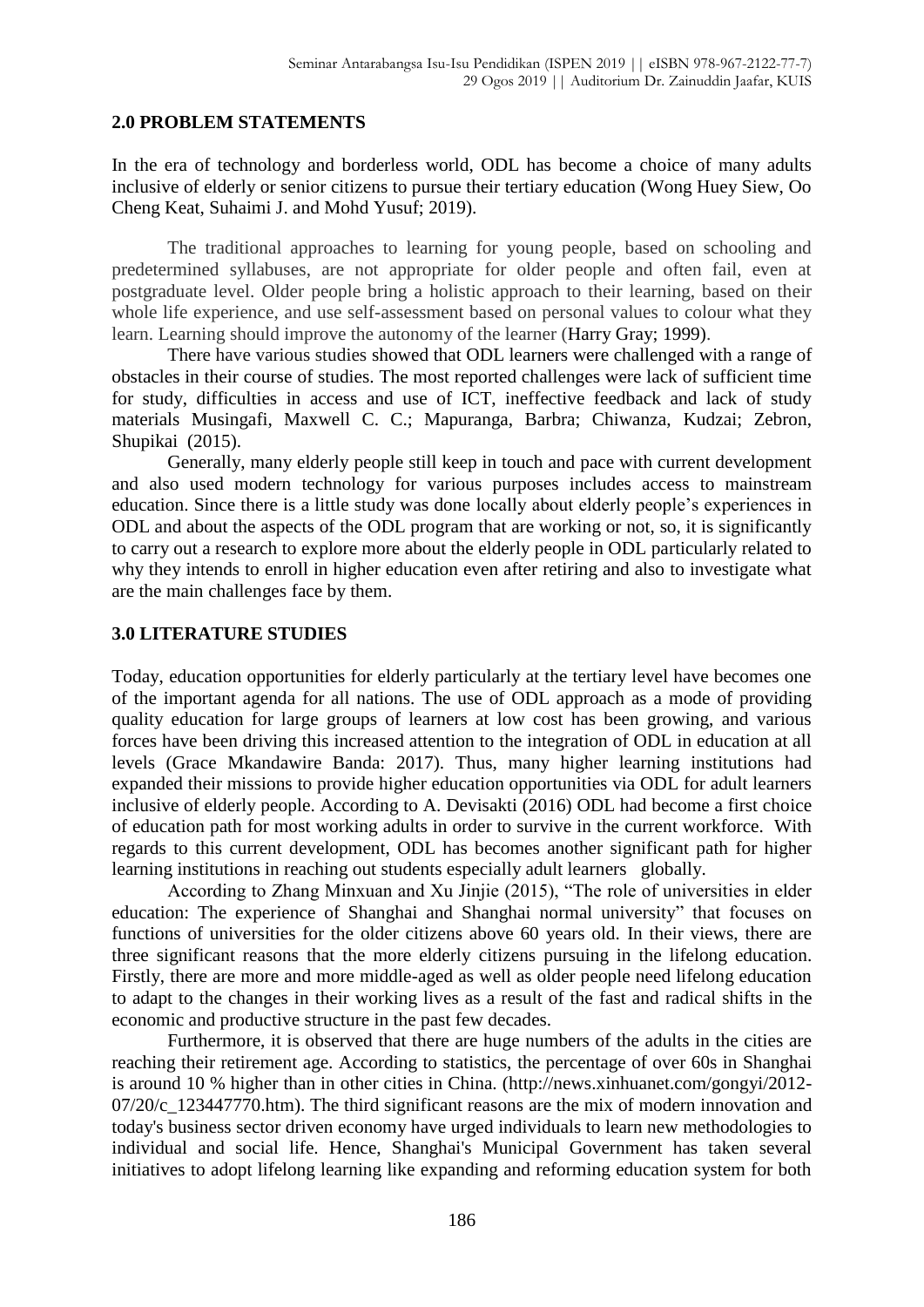schools as well as universities to be more and flexible to cater the needs of older citizens living in the Shanghai to pursuing their education.

Based on Zhang Minxuan and Xu Jinjie (2015), there are a total of 284 elder education institutions in Shanghai, including (i) four elder universities (EUs) at municipal level: Shanghai University for the Elderly, Shanghai Senior Citizen University, Shanghai Retired Cadres University, and Shanghai University for Retired Workers;(ii) 37 branch EUs universities at municipal level, including 23 elder universities for retired civil servants and 8 elder universities set up by universities themselves, and 4 universities for retired workers;(iii) 29 EUs at district or county level; (iv) 214 elder colleges or schools at community (street or township) level (Zhang Minxuan and Xu Jinjie, 2013 p. 134).

In "Active Life of the Senior Citizens through Education" by Saljakhutdin Fardievich Taziev (2015) has presented the needs to include senior citizens into educational process and adopting the active age model in his research. The reason to include the senior citizens into educational process is a win-win situation. From the senior citizen's point of views, the involvement of them in the educational process will create a system of work to study their needs and demands with the youth. Besides, it will help them to work with the youth in developing and implementing the innovative projects such as concerning work with war and labour veterans, people living in rest homes, as well as the different support of lonely and sick senior citizens. (Saljakhutdin Fardievich Taziev 2015). The involvement of these senior citizens into the education process will spark the interest of the youth to care and understand the senior citizens needs and therefore motivated them to help them too.

In terms of challenges, Generally, the ODL program was characterized by a number of challenges, such as delays in the payment of student allowances, delays in the distribution of study material, inadequate time for face-to-face learning, inadequate professional support in the field, and high teaching loads owing to a shortage of staffing (Grace Mkandawire Banda; 2017). According to Noor Sakinah Aniza (2013) senior citizens are believed to face problems in adopting latest technology because of lack of knowledge and experience in IT. In addition, they also have a health problem.

According to Karnowski, Pape and Writh (2008) cited from Noor Sakinah (2013), elderly persons are less inclined to use mobile communication, however, they are catching up to the levels of mainstream innovation, but largely lag behind in the use of new services integrating into the technology. As such, this paper intends to explore why or what are the main purpose of elderly people decided to enroll for higher education and the challenges encountered within the ODL environment.

## **4.0 OBJECTIVES**

The objectives of this paper are:

- 1. To explore the main purpose of elderly people to enroll for higher education programme
- 2. To investigate the challenges experience by the elderly people within the ODL environment

## **5.0 RESEARCH QUESTION**

This conference paper seeks to address the following research question:

- 1. What are the main purposes of elderly people to enroll for higher education programme?
- 2. What are the challenges experiences by the elderly people within the ODL environment?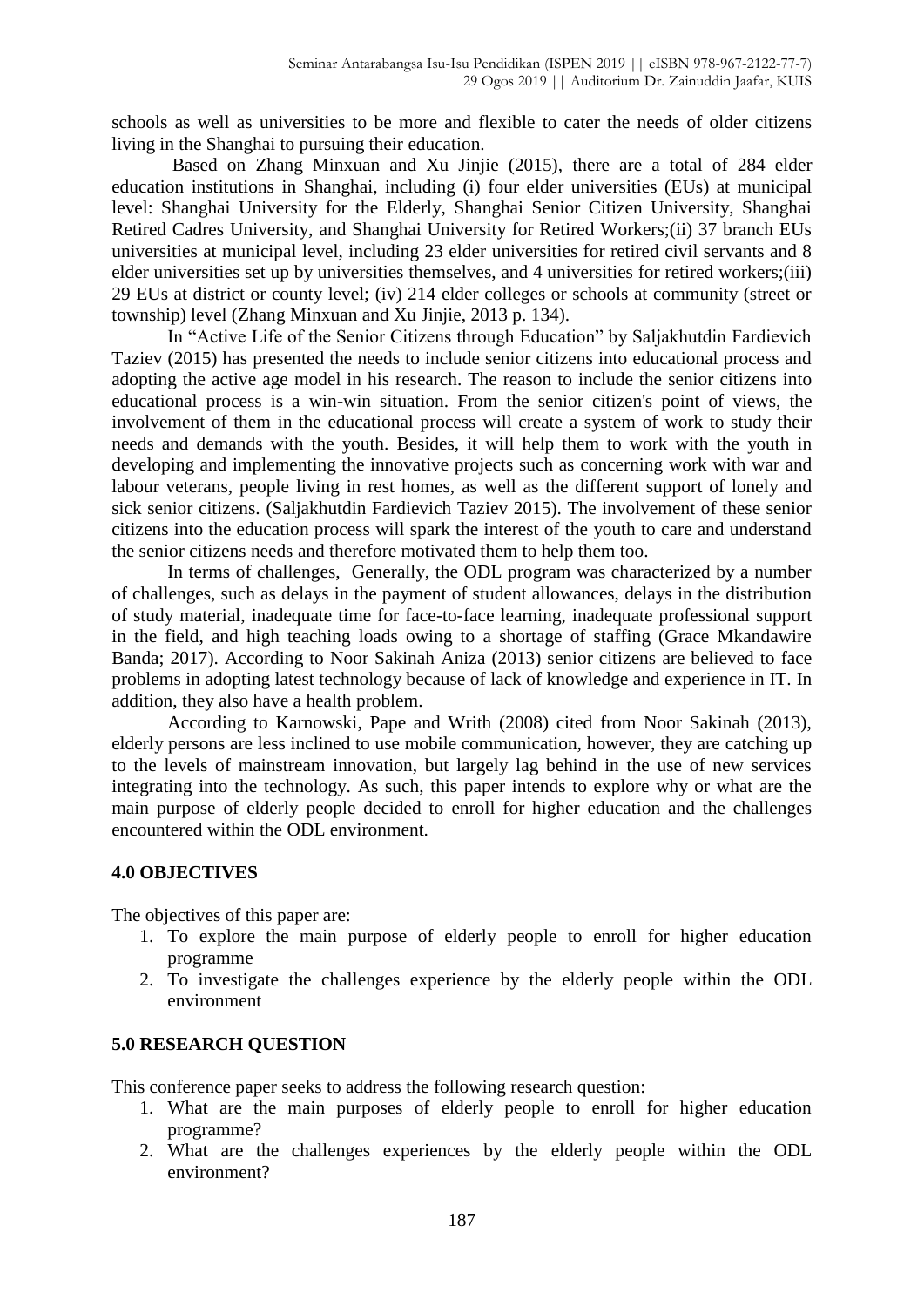#### **6.0 SIGNIFICANT**

It is a government goals and mission to encourage everyone inclusive of elderly people or senior citizen to continue their studies and widen their general knowledge via lifelong learning. Elderly people should be given the opportunity to participate in a responsible way within the social context of Malaysia. Since the topic relates to elderly people are importance in today's society, The finding and insights gained would beneficial for those with limited experience who are keen to know more about the context and potentialities of elderly or senior citizens engagement in higher education. The implications of the finding also demonstrate how education can be shaped to have greatest impact on their quality of life through lifelong learning strategies. Besides, this paper also could be a useful source of reference to institution or who's will be working with lifelong learning programmes for the elderly people in Malaysia.

# **7.0 BASIC AND THEORITICAL FREMEWORK**

In this paper, two main theories which relates to adult learning principles will be discussed. There are Adult and elderly learners theory and active age model.

#### **7.1 Adult and elderly learner theory**

There are some reasons why elderly people return to university. Knowles (1984) theorized adult learning theory also known as Andragogy. An adult is prepared to gain knowledge or to learn when they experience a need to learn in order to gain skills or knowledge in coping with life task or problem (Knowles, 1984). Based on this perspective, adult will learn only believing that learning could aid in solving real life problems. Adults are motivated by many internal factors but external factors are still needed to motivate them to learn. Based on this theory, adult learners as they grow older tend to become more self-directed and internally motivated to be involved in learning (Knowles, 2011). The Adult Learning Theory also becomes base for exploring institutional course design and services that will motivate adult learners to continue to participate in learning.

## **7.2 The active age model**

The active age model which consists the spheres like civil self-determination, national selfdetermination, environmental self-determination, aesthetic self-determination, value selfdetermination, behaviour self-determination, health saving, self-determination, labour and professional self-determination, intellectual self-determination and Informational literacy. The objective of using the active age model in this research are to determine the main fields of human self-determination, to set forth an idea of establishing The Active Age Institute, to reveal its actual values, mission and principles. (Saljakhutdin Fardievich Taziev 2015).

## **7.3 Elderly/senior citizen**

In Malaysia, according to National Policy on Senior citizens, those age 60 years old and above are considered the senior citizens [\(http://www.jpapencen.gov.my/english/senior\\_citizen.html\)](http://www.jpapencen.gov.my/english/senior_citizen.html). In the developed countries, those above 65 years are only considered as the senior citizens. The differences are due to the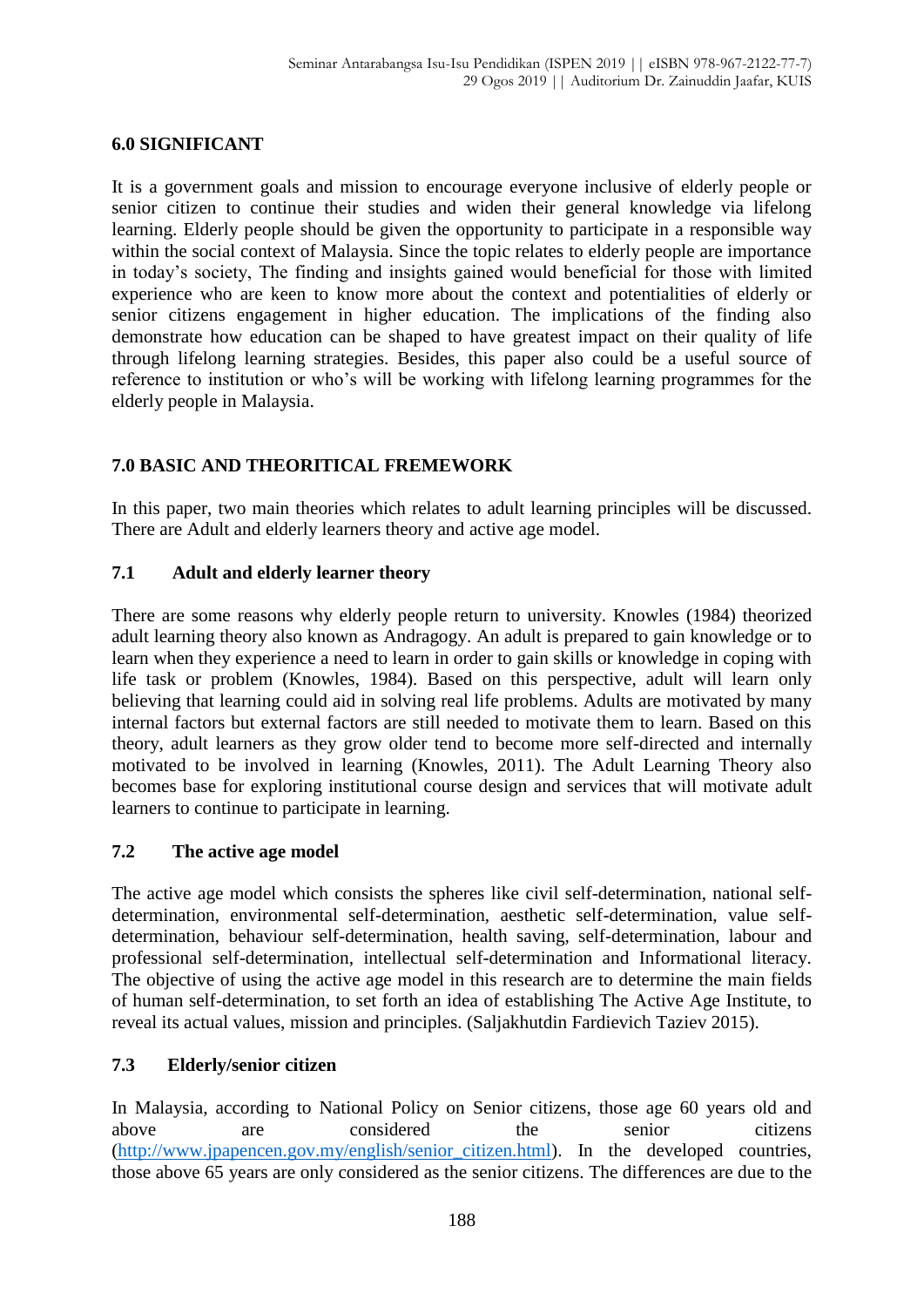fact that those who live in the developed countries have better health level, economic, standard and organised healthcare services, longer life expectancy, higher education levels and other factors.

# **7.4 Open and distance learning**

open and distance learning refers to education and training in which using the learning resources, rather than attending classroom sessions, is the central feature of the learning experience as defined by Commonwealth of Learning (COL, 2003). Sherry, L. (1996) stated that the terms "distance education" or "distance learning" or "online learning" have been applied interchangeably by many different researchers to a great variety of programs, providers, audiences, and media. Its hallmarks are the separation of teacher and learner in space and/or time.

COL's (2009) also defined ODL as "a way of providing learning opportunities that is characterized by the separation of teacher and learner in time and or place; …the use of a variety of media… [For] two-way communications that allow learners and tutors to interact; [and] the possibility of occasional face to face meetings between tutor and learners.

# **8.0 METHODOLOGY**

The methodology used in this study is semi-structure interview technique. The total of sample included 18 under-graduates and post graduates elderly learners from cluster of education and Social Sciences (CESS). They had been chosen randomly to participate in this study. They were 12 males and 6 females elderly learners who above 60 years old been interviewed by the researcher. Each interview session took approximately of 20-30 minutes. The focus of the interview was mainly on the purpose of their enrollment to the programme and the challenges faced by them while studying in OUM.

## **9.0 FINDING AND DISCUSSION**

Basically, there have two key researches question raised in this qualitative study. It includes what are the purpose of elderly people to enroll for the higher education programme and what are the challenges encountered by them. Notes: the terms used such as M represent (male), F (female) and R (respondent).

## **9.1 The purpose of elderly people to enroll for higher education programme**

In this part, researcher would like to explore what are the main purpose of elderly people to sign up for higher education programme such as diploma, bachelor degree and post graduate studies. Data were collected from 18 subjects through qualitative (semi-interview) method.

In order to respond this research question, one of the respondent who already reached 80 years old said "I take up psychology degree course because it is my passion to acquire knowledge". In addition to this, he adds that "in the past, I have no chance to study due to poor factor and financial restriction". Therefore, "I have to work and help the family". (M and  $R1$ ).

Through the study, the finding demonstrated that there have certain reasons for elderly people to enroll for the university programme. For instance, "I signed up for this degree course mainly to occupy my free time". Indeed, she further to elaborate that "after retired, we have plenty of free time and I think that I should find something to do. Otherwise, old people like me would easily get sick". (F and R2).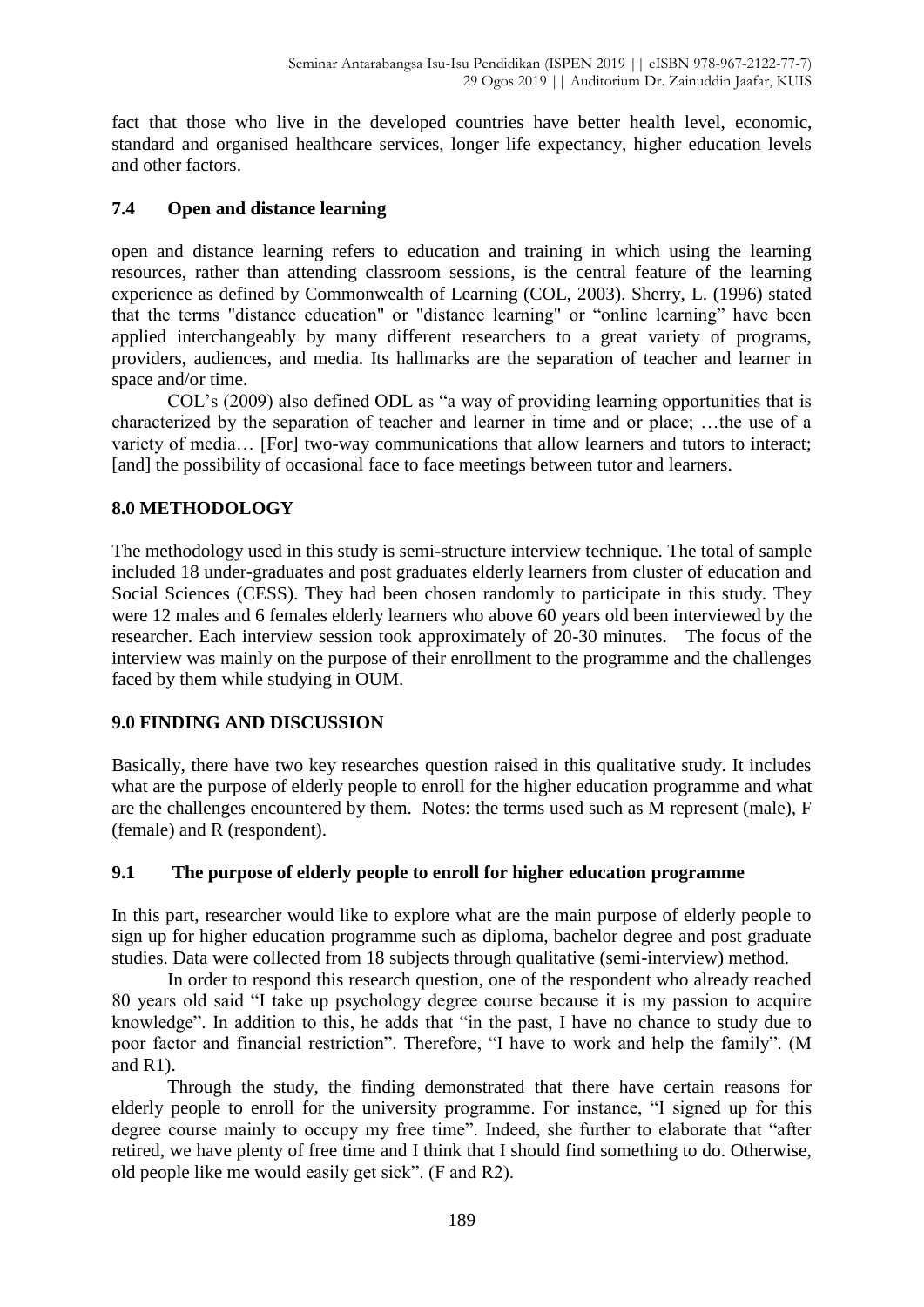Besides, data also showing that the purpose of elderly people to further study in local context includes "I want to show myself as a good role model for my grand children. So, I want to inspire them and take me as an example to work harder and become a graduate later". Thus, "I believed that this is a very good encouragement and motivation to my grand children". (M and R3).

There have another respondent pointed out that "by enrolled to a degree programme, I can keep my mind active. Now, at least I still have something to do. It indicated that old age people like me still have a goal and mission." (F and R4).

Meanwhile, the study found that the reason of elderly people to further study associated to lifelong learning efforts as promoted by the government. "I registered for the post graduate programme because I took up the challenge of government policy to encourage people to learn across the lifespan". Then, "I aware that various higher learning institutions had offered very attractive tuition fees such as 50% to 75% discount. So, it is a very strong stimulating factor to motivate us to further study". (M and R7).

Finally, the finding found that the aims to sign up for higher education programme among the elderly people were very much due to the democratization of higher education policy in 21th century. For instance, one respondent reiterated as "in the past, it was so difficult to enroll as a university student but, today, it totally different because there are many university either private or public university had been established". (F and R10).

Besides, this view has been supported by another respondent. "Today, education opportunity is there and it is just depending on whether we want to grab that opportunity are not". He adds further, "In the previous time, we have heavy family commitment and not afford to finance ourselves to study in university or college" (M and R15).

In summary, the purpose of elderly people to sign up for the higher education can be identified as occupied free time, personal goal and mission, lifelong learning spirits, democratization of higher education, as a role model and maintain the health status.

It is importance to note that adult education at higher age can play an important role in the preservation of autonomy and in the encouragement of social participation in later life. Hence, from both an individual and societal perspective, it is important to promote the educational activities of the elderly. Active elderly people with positive perceptions of self and ageing maintain their mental and physical fitness levels, participate in community associations and politics and engage in intergenerational dialogue (Jens Friebe and Bernhard Schmidt-Hertha; 2013).this scenario also in line with the principles of The active age model and Adults Learning or Androgogy Theory as discussed above.

## **9.2 Challenges of elderly people in ODL**

Based on the literature studies, it could be concluding that the challenges face by the senior people is complex. It mainly due to the aging, physical problems, socio-economic factor, cerebral pathology, emotional attitude and family structure. Cited from [www.rguhs.ac.in/cdc/onlinecdc/uploads/05\\_N013\\_29948.doc.](http://www.rguhs.ac.in/cdc/onlinecdc/uploads/05_N013_29948.doc)

In relation to this scenario, elderly people surely would face some challenges in their study. Based on the data collected, many respondents had shared their experiences as presented below.

Through interview, among the major challenges highlighted by the elderly or senior citizen learners are computer competency. For instance, one of the elderly learners said that "elderly people like me are not computer literate and we always have phobia to use such advanced machine. For example, I afraid something might go wrong if I accidently press the wrong button". besides, he further to stress that "I have to take some time to learn computer because without computer, life is so troubles"; "since, I am not good in computer, it took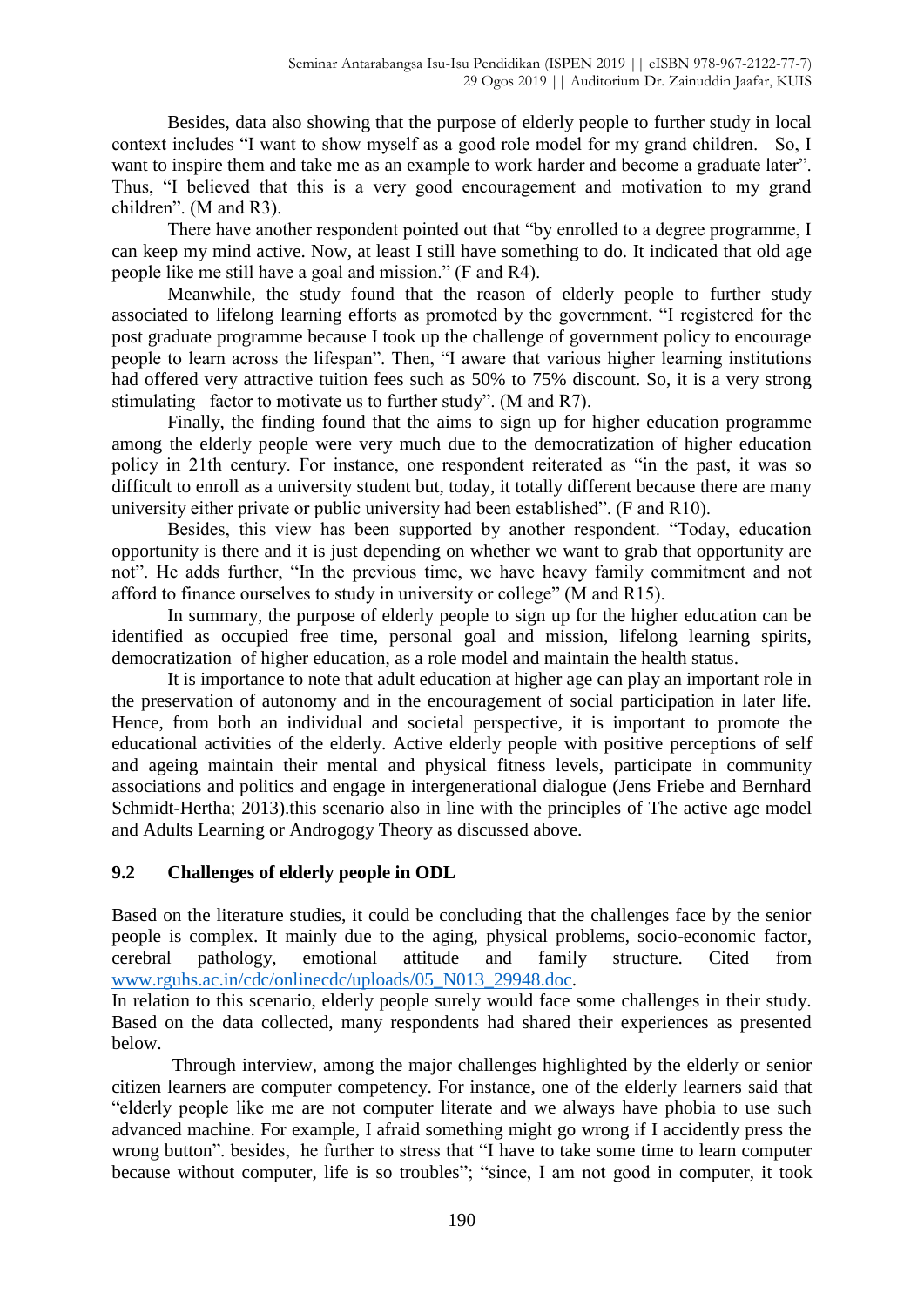many hours for me to type my assignment because I type very slowly, and it is very tiring." (M and R11)

Furthermore, the elderly people or learners also cited the family commitment as the primary challenge. One of the respondents highlighted that "We really have limited time for our studies. As a leader in family, we would have many commitment and hardly to have time for doing revision" (M and R9). Besides, one elderly or senior citizen learners cited "weekend is for the family, and it has resulted that he will sometimes skip the class due to the family matters." According to him again, "The classes held during the weekend were not suitable. It is because the weekend is the family time. I admitted I did skip some classes at times." (M and R11).

Another challenge faced by elderly learners were the health issue. Based on the interview conducted , the respondent cited that "the physical environment in the learning centre also quite challenging because we were so old and had a health problem, it was so difficult for us to climb up and down the staircase. Not only that, our vision was not good like the young students." (F and R8).indeed, "we were sick and it would delay our work progress because our assignment would have deadline." (M and R17).

There was also an issue of the language proficiency. As revealed by one of the elderly learners that "in the tutorial class, we have a bit difficult to catch up because all students come from different background and their language competency were different one another."; he further to stress that "the module is in English, the tutors also need to explain in BM, so it is fair for those who do not have a good understanding of English." (M and R13).

Lastly, the time factor also found as another challenge encountered by the elder or senior citizen learners. Undeniably as the age increase, it required a person to spend more time to comprehend the content of the course. One of the respondent commented that "senior or old age student need more time for the study"; "When back to study, old age learner like me had a difficult time to adapt. Besides, elderly student has to work harder because our memory is not good as a young student." (M and R3).

In summary, the study as presented above had identified several challenges encountered by elderly learners such as computer literacy, family commitment, time constraints, language proficiency, and health related issue. In developed country, institutions that teach seniors (65+ years old or retired) need to address courses to a target group that is not aiming to get a degree or to improve their career opportunities. They must therefore apply different methodologies and also create specially designed courses, activities and materials. From a broader perspective, their main aim is to increase senior learners' well-being and quality of life. (Pilar Escuder Mollon and Salvador Cabedo; 2013)

The knowledge students acquire is important, but other skills, attitudes and aims should not be forgotten such as socialization, integration, adapting to society, active citizenship, etc. (Pilar Escuder Mollon and Salvador Cabedo; 2013)

It is a reality that as elderly people, they participate less and less to further education. This is due not only to individual learning habits, but also to the lack of learning opportunities in different regions and residential areas. In districts that are primarily comprised of people with low standards of living and low education (Jens Friebe and Bernhard Schmidt; 2013). Thus, elderly or senior citizen educational needs must be given a priority in the national social agenda.

## **10.0 CONCLUSION**

In overall, we can conclude that there have several reasons why elderly people to enroll in higher education via ODL in Malaysia. It also happy to say that despite the numerous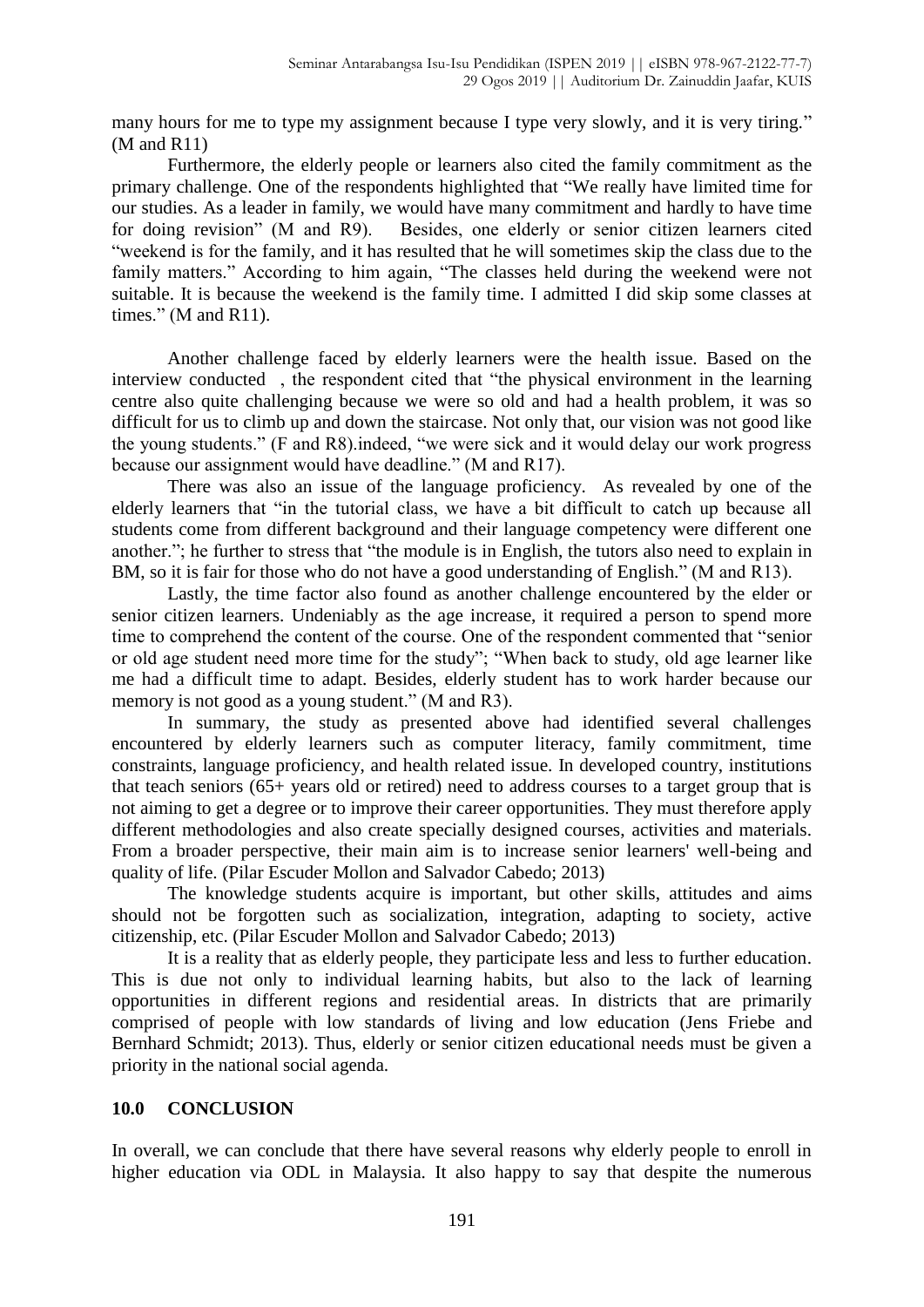challenges faced by the elderly learner, and yet most of them managed to complete their dreams courses in OUM. So, service provider have to be more alert and ready to create programs and services that are sensitized to elderly people needs and learning preferences. Since the finding has pointed out some of the issue and challenges encountered by the elderly learners so that, the management has to be seriously looking into these concerns issue and restriction. Finally, policy makers must think beyond traditional ways of teaching and delivering educational programs within the ODL system which more friendly to elderly or senior citizen learners. Ministry of education and higher education providers should double the efforts to increase senior learners' quality of life through more flexi and innovative education programme.

#### **11.0 REFERENCES**

- Commonwealth Of Learning (COL, 2003) retrieved from [Http://Www.Col.Org/Resources/Speeches/2003presentations/Pages/Default.Aspx](http://www.col.org/Resources/Speeches/2003presentations/Pages/Default.Aspx) COL. (2009). Quality assurance toolkit for distance higher education institutions and programmes. Vancouver: Commonwealth of Learning.
- Devisakti A. (December 2016). INSTITUTIONAL FACTORS THAT MOTIVATES ADULT LEARNERS IN ODL. ASEAN Journal of Open Distance Learning Vol. 8, No. 2,
- Grace Mkandawire Banda (2017). Students' perceptions of the open and distance learning mode for initial primary teacher training in Malawi: A case of Lilongwe Teachers' College. JOURNAL OF RESEARCH IN OPEN, DISTANCE AND eLEARNING 1(1) ISSN: 2522-6134 DOI
- Harry Gray (1999) Is there a theory of learning for older people?, Research in Post-Compulsory Education, 4:2, 195-200 retrieved from https://doi.org/10.1080/13596749900200054
- Huey Siew W., Cheng Keat O., Suhaimi J. and Mohd Yusuf A.; (2019), ACADEMIC PERFORMANCE AND CHALLENGES FACED BY SENIOR CITIZEN GRADUATES' VIA ODL
- Jens Friebe and Bernhard Schmidt. (2013). Activities and barriers to education for elderly people. JOURNAL of CONTEMPORARY EDUCATIONAL STUDIES, 10–26

Jill M. Galusha. (2009). Barriers to Learning in Distance Education. distance learning journal, 2 (3) 22-40

Knowles, M. S. (1984). .Andragogy in action. San Francisco: Jossey -Bass.

- Knowles, M. S., Holton III, E. F., & Swanson, R. A. (2011). The adult learner. Butterworth-Heinemann, Elselvier: USA.
- Minxuan, Zhang and Jinjie, Xu (2015). The role of universities in elder education: The experience of Shanghai and Shanghai normal university" in Jin Yang, Chripa Schneller and Stephen Roche (Eds). The role of higher education in promoting lifelong learning. (pp.129-146). Hamburg, Germany: UNESCO Institute for Lifelong Learning.<http://unesdoc.unesco.org/images/0023/002335/233592e.pdf>
- Musingafi, Maxwell C. C.; Mapuranga, Barbra; Chiwanza, Kudzai; Zebron, Shupikai (2015), Challenges for Open and Distance Learning (ODL) Students: Experiences from Students of the Zimbabwe Open University Journal of Education and Practice, 6 (18), 59-66 2015
- Noor Sakinah Aniza Zakaria (2013) The experiences and perceptions of senior citizens on mobile phones. Retrieved from http://www.aace.org/pubs/etr/issue